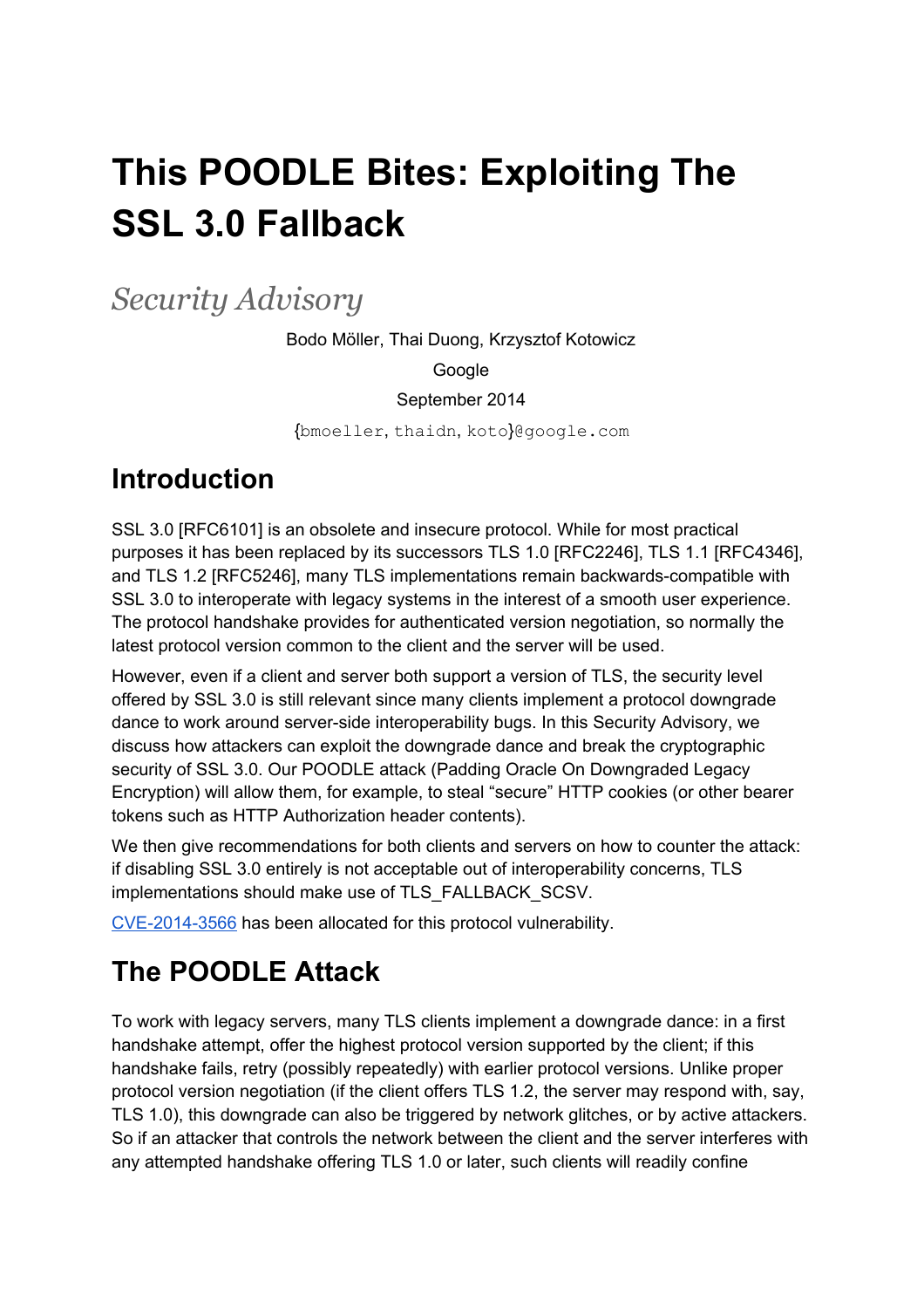#### themselves to SSL 3.0.

Encryption in SSL 3.0 uses either the RC4 stream cipher, or a block cipher in CBC mode. RC4 is well known to have biases [RC4-biases], meaning that if the same secret (such as a password or HTTP cookie) is sent over many connections and thus encrypted with many RC4 streams, more and more information about it will leak. We show here how to put together an effective attack against CBC encryption as used by SSL 3.0, again assuming that the attacker can modify network transmissions between the client and the server. Unlike with the BEAST [BEAST] and Lucky 13 [Lucky-13] attacks, there is no reasonable workaround. This leaves us with no secure SSL 3.0 cipher suites at all: to achieve secure encryption, SSL 3.0 must be avoided entirely.

The most severe problem of CBC encryption in SSL 3.0 is that its block cipher padding is not deterministic, and not covered by the MAC (Message Authentication Code): thus, the integrity of padding cannot be fully verified when decrypting. Padding by 1 to *L* bytes (where *L* is the block size in bytes) is used to obtain an integral number of blocks before performing blockwise CBC (cipher-block chaining) encryption. The weakness is the easiest to exploit if there's an entire block of padding, which (before encryption) consists of *L*1 arbitrary bytes followed by a single byte of value *L*1. To process an incoming ciphertext record  $C_1 \ldots C_n$  also given an initialization vector  $C_0$  (where each  $C_i$  is one block), the recipient first determines  $P_1 ... P_n$  as  $P_i$  =  $\mathsf{D}_\kappa(C_i) \oplus C_{i-1}$  (where  $\mathsf{D}_\kappa$  denotes block-cipher decryption using per-connection key *K*), then checks and removes the padding at the end, and finally checks and removes a MAC. Now observe that if there's a full block of padding and an attacker replaces *C<sup>n</sup>* by any earlier ciphertext block *C<sup>i</sup>* from the same encrypted stream, the ciphertext will still be accepted if  $\mathsf{D}_\kappa(C_\iota)\oplus\mathsf{C}_{n\text{-}1}$  happens to have *L*-1 as its final byte, but will in all likelihood be rejected otherwise, giving rise to a padding oracle attack [tls-cbc].

In the web setting, this SSL 3.0 weakness can be exploited by a man-in-the middle attacker to decrypt "secure" HTTP cookies, using techniques from the BEAST attack [BEAST]. To launch the POODLE attack (Padding Oracle On Downgraded Legacy Encryption), run a JavaScript agent on evil.com (or on http://example.com) to get the victim's browser to send cookie-bearing HTTPS requests to https://example.com, and intercept and modify the SSL records sent by the browser in such a way that there's a non-negligible chance that example.com will accept the modified record. If the modified record is accepted, the attacker can decrypt one byte of the cookies.

Assume that each block *C* has 16 bytes, *C*[0] ... *C*[15]. (Eight-byte blocks can be handled similarly.) Also assume, for now, that the size of the cookies is known. (Later we will show how to start the attack if it isn't.) The MAC size in SSL 3.0 CBC cipher suites is typically 20 bytes, so below the CBC layer, an encrypted POST request will look as follows:

POST /*path* Cookie: *name*=*value*...\r\n\r\n*body* ‖ *20byte MAC* ‖ *padding*

The attacker controls both the request path and the request body, and thus can induce requests such that the following two conditions hold:

- The padding fills an entire block (encrypted into *C<sup>n</sup>* ).
- The cookies' first as-of-yet unknown byte appears as the final byte in an earlier block (encrypted into *C<sup>i</sup>* ).

The attacker then replaces *C<sup>n</sup>* by *C<sup>i</sup>* and forwards this modified SSL record to the server.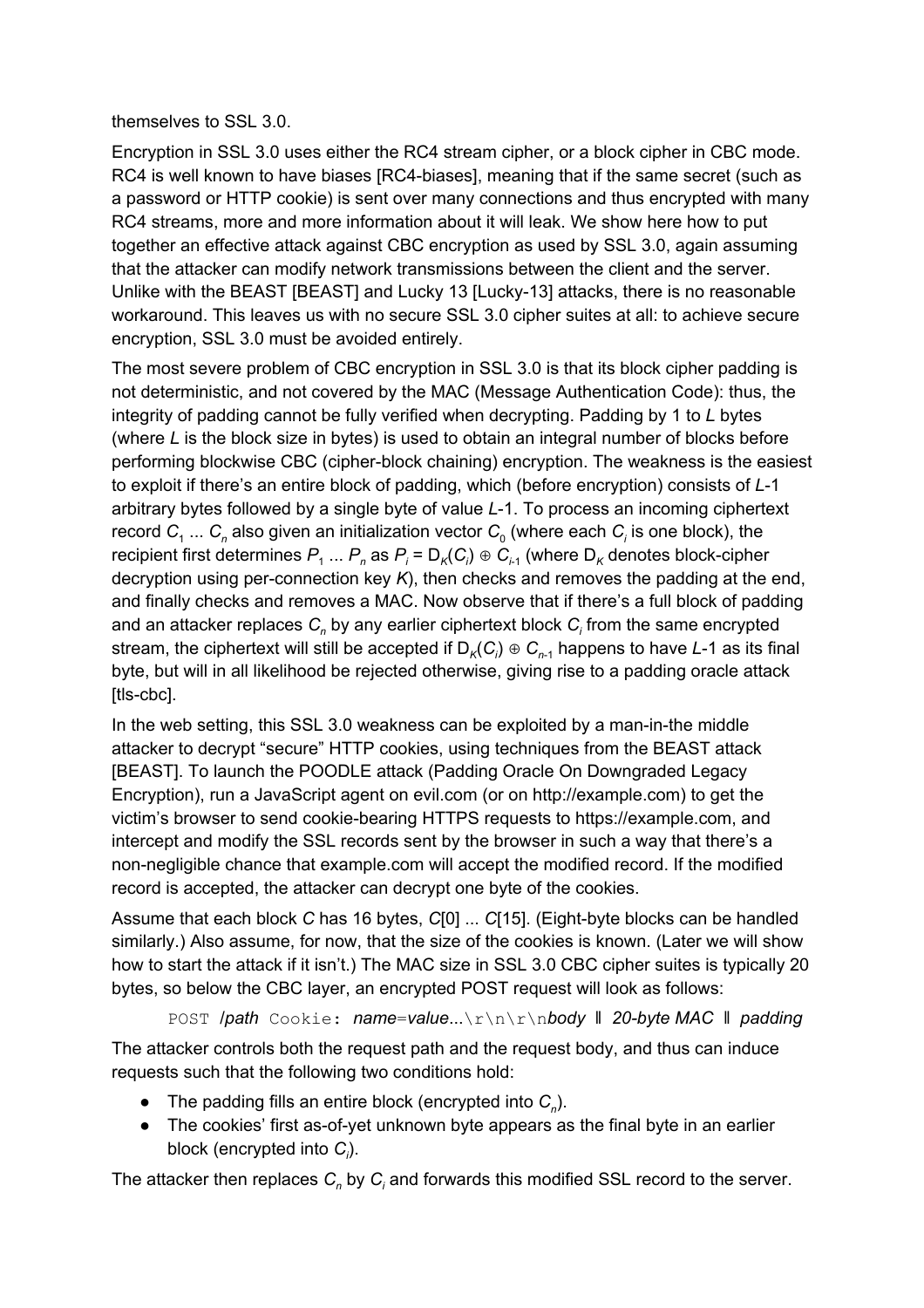Usually, the server will reject this record, and the attacker will simply try again with a new request. Occasionally (on average, once in 256 requests), the server will accept the modified record, and the attacker will conclude that  $D_K(C_i)[15] \oplus C_{n-1}[15] = 15$ , and thus that  $P$ [15] = 15 ⊕  $C_{n-1}$ [15] ⊕  $C_{n-1}$ [15]. This reveals the cookies' first previously unknown byte. The attacker proceeds to the next byte by changing the sizes of request path and body simultaneously such that the request size stays the same but the position of the headers is shifted<sup>1</sup>, continuing until it has decrypted as much of the cookies as desired. The expected overall effort is 256 SSL 3.0 requests per byte.

As the padding hides the exact size of the payload, the cookies' size is not immediately apparent, but inducing requests GET /, GET /A, GET /AA, ... allows the attacker to observe at which point the block boundary gets crossed: after at most 16 such requests, this will reveal the padding size, and thus the size of the cookies.

# **Recommendations**

The attack described above requires an SSL 3.0 connection to be established, so disabling the SSL 3.0 protocol in the client or in the server (or both) will completely avoid it. If either side supports *only* SSL 3.0, then all hope is gone, and a serious update required to avoid insecure encryption. If SSL 3.0 is neither disabled nor the only possible protocol version, then the attack is possible if the client uses a downgrade dance for interoperability.

Disabling SSL 3.0 entirely right away may not be practical if it is needed occasionally to work with legacy systems. Also, similar protocol version downgrades are still a concern with newer protocol versions (although not nearly as severe as with SSL 3.0). The TLS\_FALLBACK\_SCSV mechanism from [draft-ietf-tls-downgrade-scsv-00] addresses the broader issue across protocol versions versions, and we consider it crucial especially for systems that maintain SSL 3.0 compatibility. The following recommendations summarize how TLS\_FALLBACK\_SCSV works.

**TLS clients** that use a downgrade dance to improve interoperability should include the value 0x56, 0x00 (TLS\_FALLBACK\_SCSV) in ClientHello.cipher\_suites in any fallback handshakes. This value serves as a signal allowing updated servers to reject the connection in case of a downgrade attack. Clients should always fall back to the next lower version (if starting at TLS 1.2, try TLS 1.1 next, then TLS 1.0, then SSL 3.0) because skipping a protocol version forgoes its better security. (With TLS\_FALLBACK\_SCSV, skipping a version also could entirely prevent a successful handshake if it happens to be the version that should be used with the server in question.)

In **TLS servers,** whenever an incoming connection includes 0x56, 0x00 (TLS\_FALLBACK\_SCSV) in ClientHello.cipher\_suites, compare ClientHello.client\_version to the highest protocol version supported by the server. If the server supports a version higher than the one indicated by the client, reject the connection with a fatal alert (preferably, inappropriate\_fallback(86) from [draft-ietf-tls-downgrade-scsv-00]).

<sup>&</sup>lt;sup>1</sup> Experimenting with a proof of concept for the POODLE attack, we found that some browsers send request header and request body in separate SSL records. In this case, only the path size needs to be changed when proceeding to the next target byte.